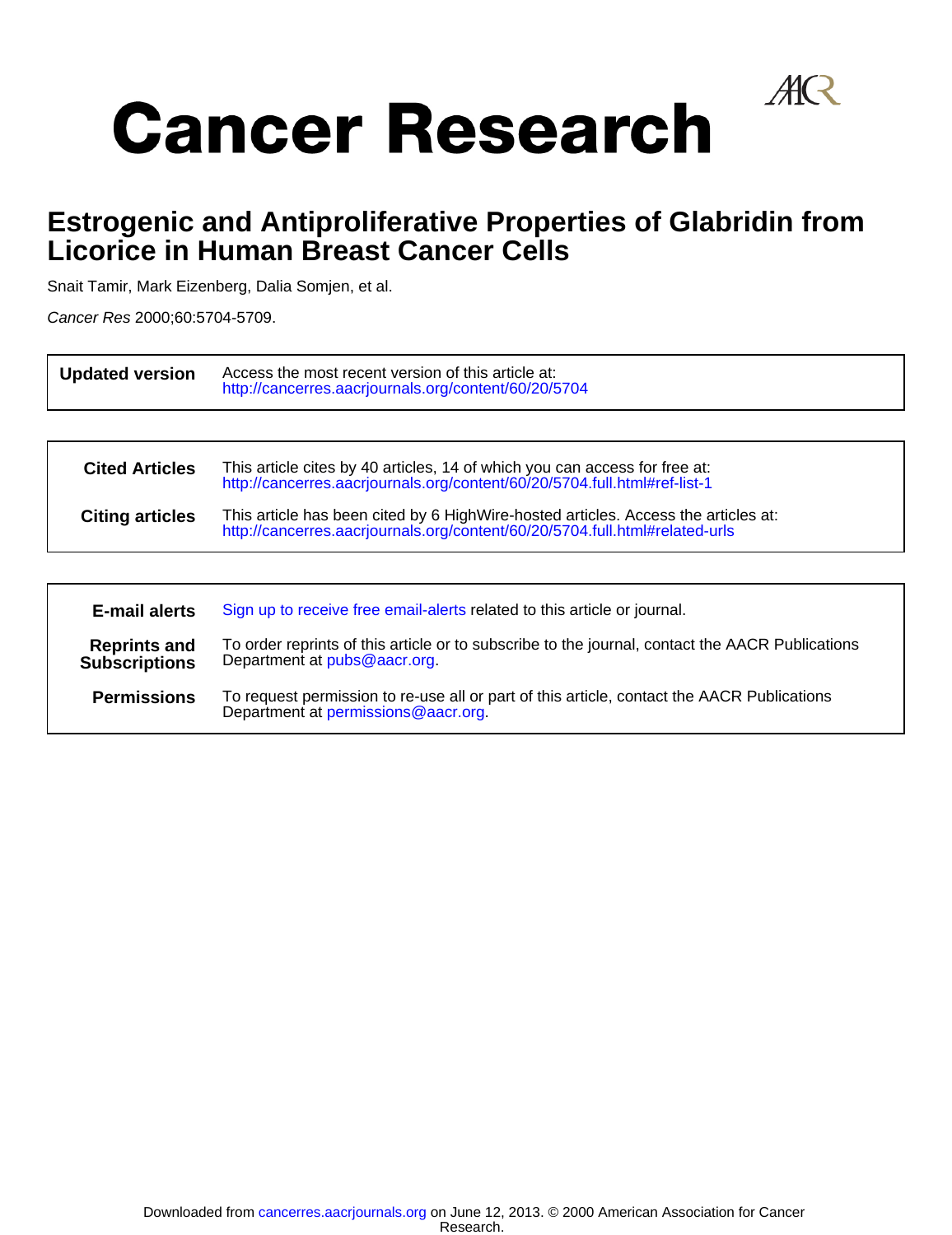### **Estrogenic and Antiproliferative Properties of Glabridin from Licorice in Human Breast Cancer Cells**

**Snait Tamir, Mark Eizenberg, Dalia Somjen, Naftali Stern, Rayah Shelach, Alvin Kaye, and Jacob Vaya1**

*Laboratory of Natural Medicinal Compounds, Galilee Technological Center, Kiryat Shmona 10200 [S. T., M. E., R. S., J. V.]; Institute of Endocrinology, Sourasky Medical Center and Sackler Faculty of Medicine, Tel Aviv, 64239 [D. S., N. S.]; and Department of Molecular Genetics, The Weizmann Institute of Science, 76326 Rehovot [A. K.], Israel*

#### **ABSTRACT**

**There is an increasing demand for natural compounds that improve women's health by mimicking the critical benefits of estrogen to the bones and the cardiovascular system but avoiding its deleterious effects on the breast and uterus. The estrogenic properties of glabridin, the major isoflavan in licorice root, were tested in view of the resemblance of its structure and lipophilicity to those of estradiol. The results indicate that glabridin is a phytoestrogen, binding to the human estrogen receptor and stimulating creatine kinase activity in rat uterus, epiphyseal cartilage, diaphyseal bone, aorta, and left ventricle of the heart. The stimulatory** effects of 2.5–25  $\mu$ g/animal glabridin were similar to those of 5  $\mu$ g/animal **estradiol. Chemical modification of glabridin showed that the position of the hydroxyl groups has a significant role in binding to the human estrogen receptor and in proliferation-inducing activity. Glabridin was found to be three to four times more active than 2**\***-***O***-methylglabridin and 4**\***-***O***-methylglabridin, and both derivatives were more active than 2**\***,4**\***-** *O***-methylglabridin. The effect of increasing concentrations of glabridin on the growth of breast tumor cells was biphasic. Glabridin showed an estrogen receptor-dependent, growth-promoting effect at low concentra**tions (10 nm–10  $\mu$ m) and estrogen receptor-independent antiproliferative activity at concentrations of  $>$ 15  $\mu$ M. This is the first study to indicate that **isoflavans have estrogen-like activities. Glabridin and its derivatives exhibited varying degrees of estrogen receptor agonism in different tests and demonstrated growth-inhibitory actions on breast cancer cells.**

#### **INTRODUCTION**

The importance of estrogens in homeostatic regulation of many cellular and biochemical events is well illustrated by the pathophysiological changes that occur with estrogen deficiency (1, 2). Estrogen is active in the development of the mammary gland and the uterus, in maintaining pregnancy and bone density, in protecting from cardiovascular diseases, and in relieving menopausal symptoms (2). However, estrogen can also stimulate malignant growths and thus contributes to the development of estrogen-dependent tumors, such as breast cancer and hyperplasia of the uterus (3).

Breast cancer is the most common malignancy among women in Western society, and over the past decades its incidence rates have increased steadily (4). It is estimated that approximately one of nine women in the United States will develop breast cancer during their lifetime, and it is the leading cause of death among American women 40–55 years of age (5). Experimental, clinical, and epidemiological evidence indicates that ovarian hormones play a major role in the growth and differentiation of normal breast tissues and the development and progression of breast cancer (6). Estrogens can support growth in estrogen-responsive target tissues, including the breast (7), and thus can influence the risk of developing cancer. In addition to estradiol (the natural ligand), a wide variety of nonsteroidal compounds, including tamoxifen (8), have been studied, which have varying effects as agonists or antagonists, depending on the particular organ system or gene examined (5, 3, 9). Hence, identifying natural compounds that act as antagonists of estrogen in breast tissue and as agonists in bone and cardiovascular tissues would be beneficial.

Phytoestrogens are natural compounds derived from plants, which exhibit estrogen-like activities (10, 11). They can be divided into the subclasses lignans, isoflavonoids, and coumestans. They are widely distributed in oil seeds, vegetables, and soybeans and hence are part of the normal human diet. Studies show a correlation between diet and major cancers (12). Epidemiological evidence indicates that soy intake is associated with lower breast cancer risk in women (13, 14) and prolonged menstrual cycle length (11). Soybeans contain high amounts of the two isoflavonoids daidzein and genistein (100–300 mg/100 g), which, like lignans, have been found to possess weak estrogenic activity, ranging from 500 to 15,000 times less than that of estradiol (15–17). Japanese women whose diet is rich in isoflavonoids showed a very low incidence of breast cancer (18). *In vivo* experiments in rats have demonstrated that genistein can prevent breast cancer (19).

There is also a good correlation between diet and diseases of the bone and heart (10, 11, 20). Osteoporosis affects  $>$  25 million women, causing some 250,000 hip fractures yearly (21). Genistein is reported to prevent cancellous bone loss and to maintain or to increase bone density in postmenopausal women (22). Estrogen is also beneficial in reducing the risk of cardiovascular disease (1, 23). The incidence of heart diseases among premenopausal women is low compared with that in males, whereas among postmenopausal women incidence approaches that of males. Isoflavones reduced low-density lipoprotein and very low-density lipoprotein cholesterol concentrations and caused an increase in highdensity lipoprotein cholesterol in females (24).

Isoflavans are a subclass of the flavonoid compounds, containing ring A fused to ring C, which is connected to ring B through carbon 3 (Fig. 1). Several functional groups may be attached to this basic skeleton, mainly hydroxyl groups. In the isoflavan subclass, the heterocyclic ring C does not contain a double bond between carbons 2 and 3 or a carbonyl group attached to carbon 4. This structure does not allow conjugation of the double bonds between rings A and B.

Several isoflavans from the licorice root that presented antioxidant activity have been isolated in our laboratory. Of these, glabridin is the major constituent (11%) of the alcohol extract (25). Its lipophilicity and its structural similarity to estradiol led us to test it for estrogeniclike activities. In the present study, the properties of newly identified phytoestrogenic compounds, the isoflavans, were investigated by comparing their ability to bind to the human  $ER^2$  and their effect on estrogen-responsive human breast cancer cells over a broad range of concentrations. *In vivo* studies included the effects of glabridin on rat uterus wet weight and on the induction of the immediate early "estrogen-induced protein" creatine kinase B in rat skeletal and cardiovascular tissues as well as uterus. Chemical modifications were performed to shed some light on the binding and antiproliferation mechanisms involved. Our results indicate that glabridin bound to the Received 1/26/00; accepted 8/16/00. human ER exhibited varying degrees of ER agonism *in vitro* and *in* 

The costs of publication of this article were defrayed in part by the payment of page charges. This article must therefore be hereby marked *advertisement* in accordance with 18 U.S.C. Section 1734 solely to indicate this fact. 1 To whom requests for reprints should be addressed, at Laboratory of Natural

Medicinal Compounds, Migal, Galilee Technological Center, Kiryat Shmona 10200, Israel. Phone: (972) 6-695-3512; Fax: (972) 6-694-4980; E-mail: Vaya@migal.co.il.

<sup>&</sup>lt;sup>2</sup> The abbreviations used are: ER, estrogen receptor; CK, creatine kinase; 2'-O-MG, 2'-O-methylglabridin; 4'-O-MG, 4'-O-methylglabridin; 2,4'-O-MG, 2,4'-O-dimethylglabridin; C-SFCS, charcoal-stripped FCS; XTT, 2,3-bis[2-methoxy-4-nitro-5-sulfophenyl]- 2*H*-tetrazolium-5-carboxanilide inner salt.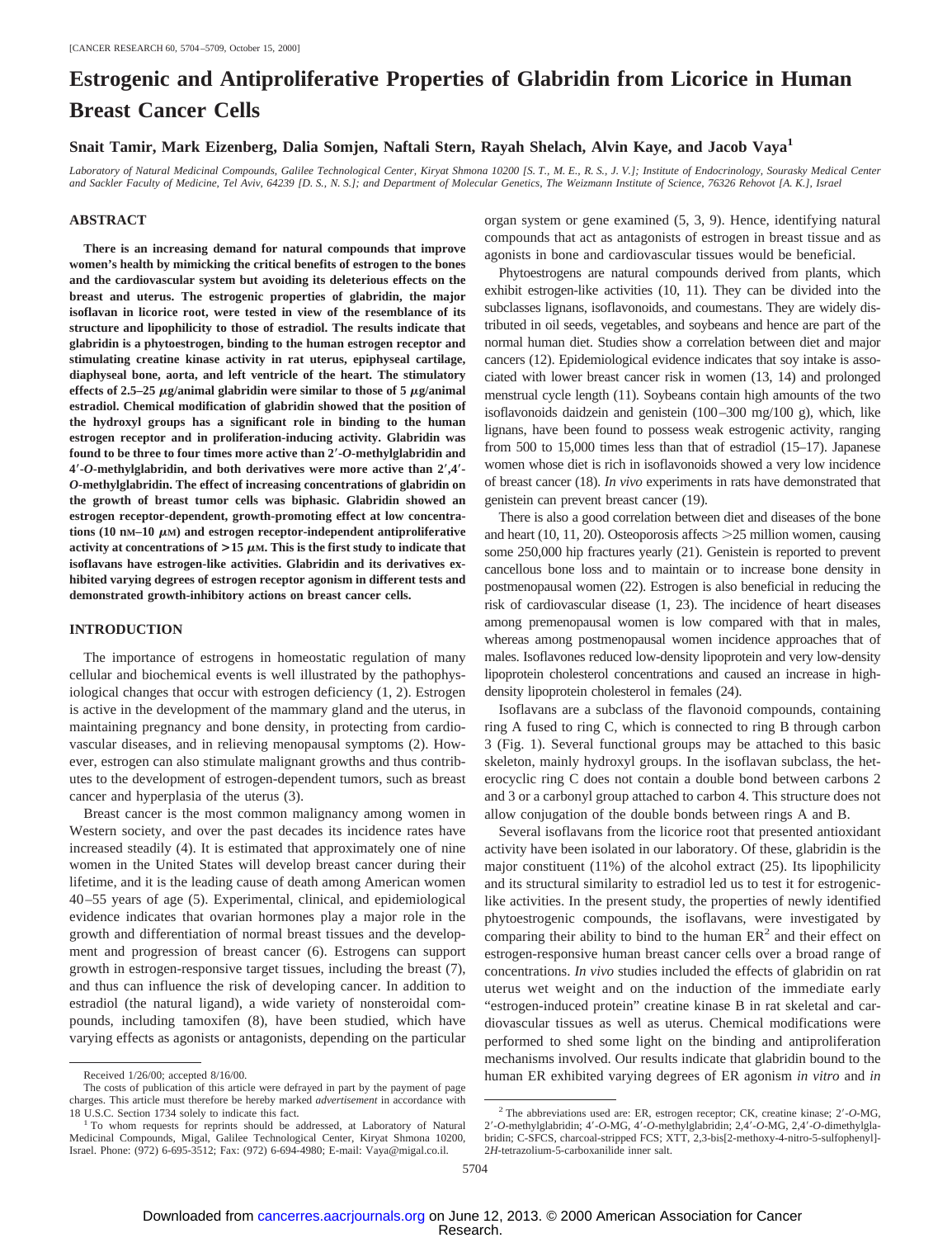

Fig. 1. Structures of  $17\beta$ -estradiol, the isoflavan glabridin, and its derivatives.

*vivo*, and that it demonstrated estrogen-independent inhibitory activity on the growth of breast cancer cells.

#### **MATERIALS AND METHODS**

Chemicals and Reagents. 17 $\beta$ -Estradiol was purchased from Sigma (St. Louis, MO), and  $[^{3}H]17\beta$ -estradiol for competition assay was from New England Nuclear (Boston, MA). Leibovitz L-15, FCS, RPMI 1640, trypsin-EDTA, L-glutamine, HEPES buffer, penicillin-streptomycin, sodium piruvate solutions, and the XTT reagent cell proliferation kit were all purchased from Biological Industries (Beth Haemek, Israel).

**Glabridin and Its Derivatives.** Glabridin and 4'-O-MG were isolated from the acetone extract of the roots of *Glycyrrhiza glabra*. 2'-O-MG and 29,49-*O*-MG were synthesized from glabridin (26, 27).

**Human Breast Cancer Cells.** Different lines of human breast cancer cells (T-47D, MCF-7, and MDA-MB-468) were purchased from the American Type Culture Collection (Manassas, VA). The cells were grown in DMEM supplemented with  $2 \mu g/ml$  insulin, 1 mM sodium pyruvate, 1 mM nonessential amino acids, 4 mM glutamine, 10% FCS, and antibiotics (penicillin-streptomycin). One week before experiments, cells were transferred to phenol red-free medium supplemented with 5% C-SFCS.

**Cell Proliferation.** Cells were seeded into 96-well tissue culture plates (5000 cells/well) in 5% C-SFCS-supplemented RPMI 1640 phenol red-free medium (T-47D cells) or 5% C-SFCS-supplemented Leibovitz L-15 medium (MDA-MB-468 cells) and incubated at 37°C for 48 h. The medium was then removed, and fresh media with test compounds were added (control contained 0.1% ethanol). The medium was changed every 3 days. To evaluate relative cell concentration, XTT reagent was used. Absorbance was measured at 450 nm using a Spectra II spectrophotometer (SLT-Labinstrument, Austria).

**Colony Formation in Soft Agar.** MCF-7 cells were plated onto soft agar plates in the presence of various concentrations of the test compounds for 3 weeks and assayed for colony formation. Cells  $(10^3)$  were first suspended in 0.15 ml of medium (MEM supplemented with 2  $\mu$ g/ml insulin and 5% C-SFCS) containing 0.3% agar. The mixture was added over a layer of 0.5% agar in MEM on a 24-well plate. Plates were fed weekly and after 3 weeks were stained with vital stain 2-(*p***-**isodiphenyl)-3-(*p*-nitrophenyl)-5-phenyltetrazolium chloride hydrate. Colonies > 0.15 mm diameter were scored.

**Estrogen Receptor Binding Assay.** Test compounds were prepared in 100% ethanol, and the stock solutions were diluted in 1% C-SFBS in RPMI 1640. Control tubes contained 0.4% ethanol (0.1% final concentration in incubation). Triplicate 50- $\mu$ l aliquots of test compounds were added to 50  $\mu$ l of [<sup>3</sup>H]17ß-estradiol (100 Ci/mmol) diluted in 1% C-SFBS to a concentration of 0.4 nM. The test tubes were equilibrated at 37°C while the cells were prepared. T47D cells were fed with 1% C-SFBS in RPMI 1640 (containing 0.2 ng/ml insulin), without phenol red, at least 2 days before assay. Cells were removed with trypsin-EDTA and diluted in 1% C-SFBS RPMI 1640 to  $3 \times 10^6$  cells/ml. One hundred  $\mu$ l of diluted cells and [<sup>3</sup>H]estradiol were added to the test compounds. The tubes were mixed gently and incubated at 37°C for 1 h. After incubation the cells were sedimented by centrifugation at 3000 rpm for 5 min at 4°C. After removal of the supernatant, the cells were washed once with ice-cold TPSG (0.2% Triton X-100 and PBS containing 0.1 M sucrose and 10% glycerol). Tubes were vigorously vortexed in fresh TPSG and incubated for 5 min. Intact nuclei were sedimented by centrifugation at 3000 rpm for 5 min at 4°C. The supernatant was aspirated, and [<sup>3</sup>H]estradiol remaining in the nuclei was measured by a beta counter (16). Results are presented as percent [<sup>3</sup>H]estradiol binding to ER in the nucleus in the absence (control = 100%) or presence of increasing concentrations of test compounds.

*In Vivo* **Experiments.** Twenty-five-day-old Wistar-derived female rats at a weight of  $\sim 60$  g were housed in metal cages in groups of five per cage and maintained on a 14-h light, 10-h dark cycle at 23°C. Access to food and tap water was *ad libitum*.

The animals were injected with 0.5 ml of PBS containing test compounds dissolved in ethanol or ethanol as a control. The final concentration of ethanol in PBS was 1%. After 24 h, the animals were killed, and the uterus was removed through a midline incision. The wet uterine weight was determined. In addition, the aorta, left ventricle, diaphysis, and epiphysis of the femur were removed, and all organs were frozen at  $-20^{\circ}$ C for later analysis of CK activity.

**CK Activity.** Frozen organs were collected in cold isotonic extraction buffer (0.25 M sucrose, 0.05 M Tris, 0.4 mM EDTA, 2.5 mM DTT, and 5 mM sodium acetate) and homogenized in a Polytron homogenizer (Kinematica, Lucerne, Switzerland) Homogenates were centrifuged at  $14,000 \times g$  for 5 min at 4°C. The supernatant was tested for CK activity in a Kontron 922 Uvicon spectrophotometer at 340 nm, using a coupled assay for ATP, as described by Somjen et al. (28). Protein was determined by Coomassie brilliant blue.

**Statistical Analysis.** Statistical significance was determined by ANOVA.

#### **RESULTS**

**Glabridin Binds to the Human ER.** The structures of glabridin and estradiol are shown in Fig. 1. Several features are common to both: an aromatic ring substituted with hydroxyl group at the *para* (glabridin) or 3 position (estradiol), with additional three fused rings of phenanthrene shape. Both molecules are relatively lipophilic, containing a second hydroxyl group, although not at the same position (17 $\beta$  in estradiol and 2' in glabridin). These structural similarities prompted us to test whether glabridin can interact with the ER. Competition binding studies were performed by using extracts of T47D cells, known to contain the ER. Glabridin competed for binding of a single saturating concentration of  $[^3H]$ estradiol to ER (Fig. 2). The degree of inhibition is dose dependent, related to glabridin concentration. The IC<sub>50</sub> for glabridin was  $\sim$ 5  $\mu$ M, indicating that it is a relatively weak ligand for the receptor. Nevertheless, this  $IC_{50}$  value is similar to values of other known phytoestrogens, such as genistein (16), which is  $\sim 10^4$  lower than that of estradiol.

**Biphasic Effects of Glabridin on Proliferation of Breast Cancer Cells.** The effects of increasing concentrations of glabridin on cell growth are shown in Fig. 3*A*. Cell growth was found to be biphasic.



Fig. 2. Competition of glabridin for ER with  $[3H]17\beta$ -estradiol in T47D cells. Cells were incubated with  $[^{3}H]17\beta$ -estradiol and increasing concentrations of glabridin (A), 17 $\beta$ -estradiol ( $\blacksquare$ ), or 0.1% of ethanol as a control ( $\bigcirc$ ). Radioactivity in cell nuclei was counted and plotted as the percentage of control. Values are means of three or more experiments; *bars,* SD.

5705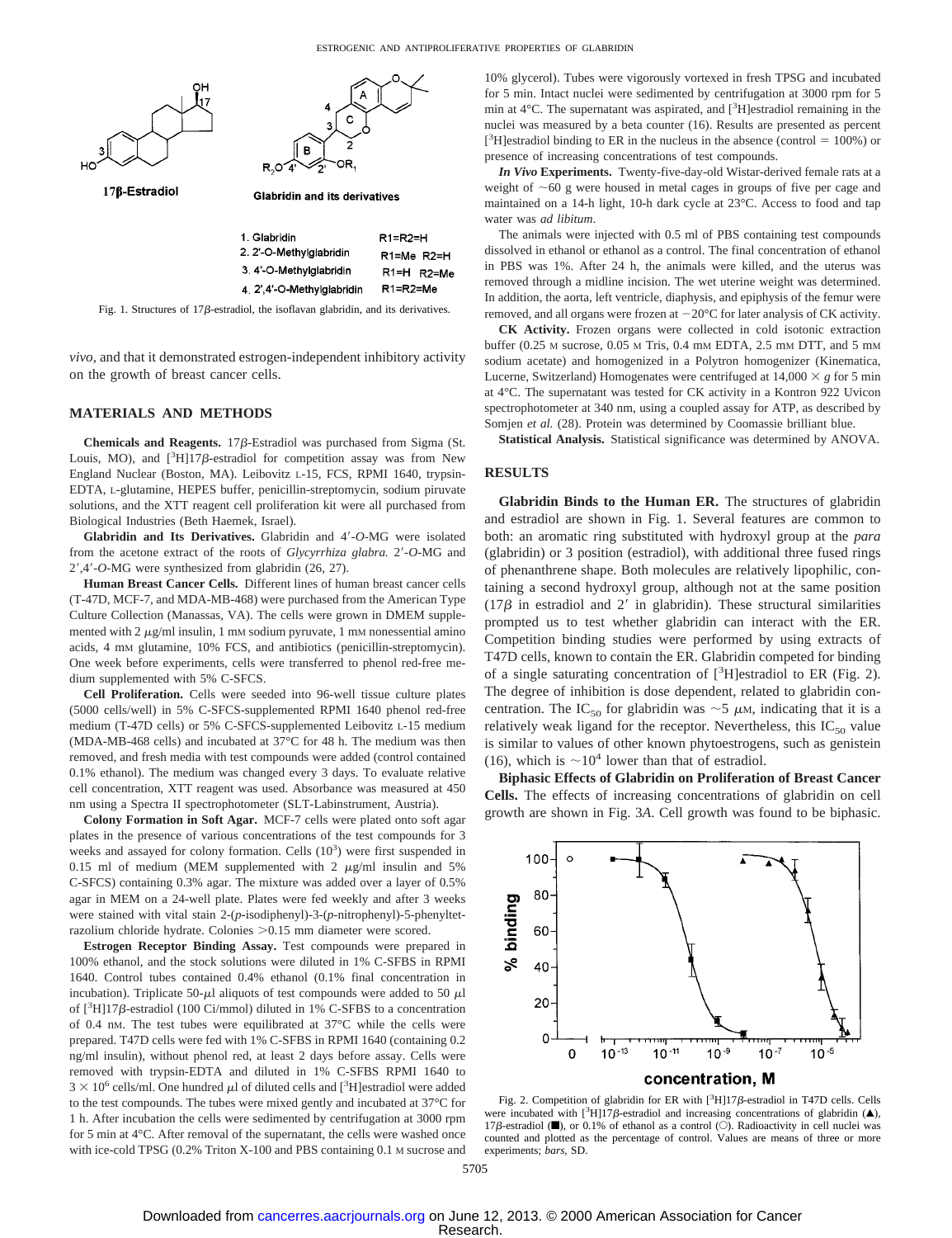

Fig. 3. A, effect of 17 $\beta$ -estradiol and glabridin on the growth of estrogen-responsive human breast cancer cells. T47D ( $ER+$ ) cells were incubated with increasing concentrations of 17 $\beta$ -estradiol ( $\blacksquare$ ) or glabridin ( $\blacktriangle$ ) for 7 days. Proliferation was tested using the XTT cell proliferation reagent. Results are presented as the percentage of controls (0.1% ethanol). Values are means of three or more experiments; *bars,* SD. *B*, dose-response curves of T47D (ER+;  $\triangle$ ) and MDA (ER-;  $\nabla$ ) human breast cells to glabridin. Cells were exposed to glabridin for 7 days. Proliferation was tested using the XTT cell proliferation reagent. Values are means expressed as the percentage of control in three or more experiments; *bars,* SD.

Glabridin stimulated growth over a range of  $0.1-10 \mu$ M, reaching maximum levels at  $\sim$ 10  $\mu$ M. The maximum growth stimulation by glabridin was equal to that of estradiol at 0.1–10 nM. In contrast to its growth-promoting effects at lower concentrations ( $<$ 10  $\mu$ M), glabridin inhibited cell growth at concentrations of  $>15 \mu$ M. To differentiate the estrogenic agonist activities of glabridin from its antiproliferative effects, a dose-response experiment of glabridin with  $ER-$ (MDA-MB-468) and  $ER + (T47D)$  human breast cancer cell lines was performed. The proliferation rate of T47D cells is known to be sensitive to estrogens (16), and our results confirm that in  $ER +$  cells, the growth of cells increased above control with  $\sim 0.1-10 \mu$ M glabridin and then was abruptly inhibited at  $\sim$ 25  $\mu$ M glabridin. In the ER breast cancer cell line MDA-MB-468, glabridin did not increase cell growth, but at 25  $\mu$ M its inhibitory effect appeared, as in the ER+ cells (Fig. 3*B*).

**Effect of Glabridin on Growth of Estradiol-stimulated Breast Cancer Cells.** The effect of glabridin on estradiol-stimulated breast cancer cells was tested in T47D ER+ cells over 7 days. Cells were treated with a single growth-promoting concentration (100 pM) of estradiol and with different concentrations of glabridin. Fig. 4 shows that glabridin alone, tested over a broad concentration range  $(1 \text{ nm}-25)$  $\mu$ M), had a biphasic effect on TD47 cell growth (as also shown in Fig. 3, *A* and *B*). Glabridin had no effect on the growth-promoting activity of 100 pM estradiol over a concentration range of 1 nM–0.1  $\mu$ M, but the pronounced growth-inhibiting action of glabridin (250–100%) over 15  $\mu$ M was not modified by the presence of estradiol.

**Effect of Glabridin on Growth of Tamoxifen-inhibited Breast Cancer Cells.** The possible antiestrogen effect of glabridin was tested on tamoxifen-arrested proliferation of breast tumor cells. Different

concentrations of glabridin were tested on T47D  $ER +$  cells treated with a single growth-inhibiting concentration  $(1 \mu M)$  of tamoxifen, over 7 days, in comparison with estradiol. The dose of tamoxifen was chosen on the basis of the levels reported in women receiving tamoxifen for the prevention or treatment of breast cancer. Tamoxifen at 1  $\mu$ M inhibited the growth of 0.1 nM estrogen-treated ER+ breast cancer cells to the level of the control cells (Fig. 5). Glabridin alone, over a broad concentration range of 10 nm–25  $\mu$ m, had a biphasic effect on T47D cell growth. When glabridin was added to the tamoxifen-treated cells, the dose-response curve seen with glabridin alone shifted approximately by 1 log to the right. This response explains the higher amounts of glabridin required for displacing tamoxifen from the ER sites and activating cell proliferation. Thus,  $1 \mu$ M tamoxifen inhibited the maximum growth of  $ER +$  breast cancer cells treated with glabridin (10  $\mu$ M) by  $\sim$  50%. An increase in tamoxifen concentration to 5  $\mu$ M inhibited the proliferative effect of glabridin to control levels (data not shown). Tamoxifen did not block the growth-inhibiting effect of a high dose (25  $\mu$ M) of glabridin.

**Effect of Glabridin on Anchorage-independent Growth of MCF-7 Cells.** The effects of increasing concentrations of glabridin on colony formation were also tested. Its effect was biphasic, like its



Fig. 4. Effect of glabridin on growth of T47D cells treated with  $17\beta$ -estradiol. Cells were exposed to increasing concentrations of glabridin in the absence  $(\triangle)$  or presence  $(\times)$ of 100 pM 17b-estradiol for 10 days. Proliferation was tested using the XTT cell proliferation reagent.  $\blacksquare$ , growth of cells treated by 100 pm 17 $\beta$ -estradiol alone. Results are presented as the percentage of control (0.1% ethanol; means;  $n \ge 3$ ); *bars*, SD.



Fig. 5. Effect of glabridin on tamoxifen-treated T47D cells. Cells were exposed for 7 days to increasing concentrations of test compound in the absence  $(A, g$ labridin;  $\blacksquare$ 17 $\beta$ -estradiol) or presence ( $\triangle$ , glabridin;  $\Box$ , 17 $\beta$ -estradiol) of tamoxifen (1  $\mu$ M). Proliferation was tested using the XTT cell proliferation reagent. Results are presented as the percentage of control  $(0.1\%$  of ethanol; means;  $n = 3$ ); *bars*, SD.

5706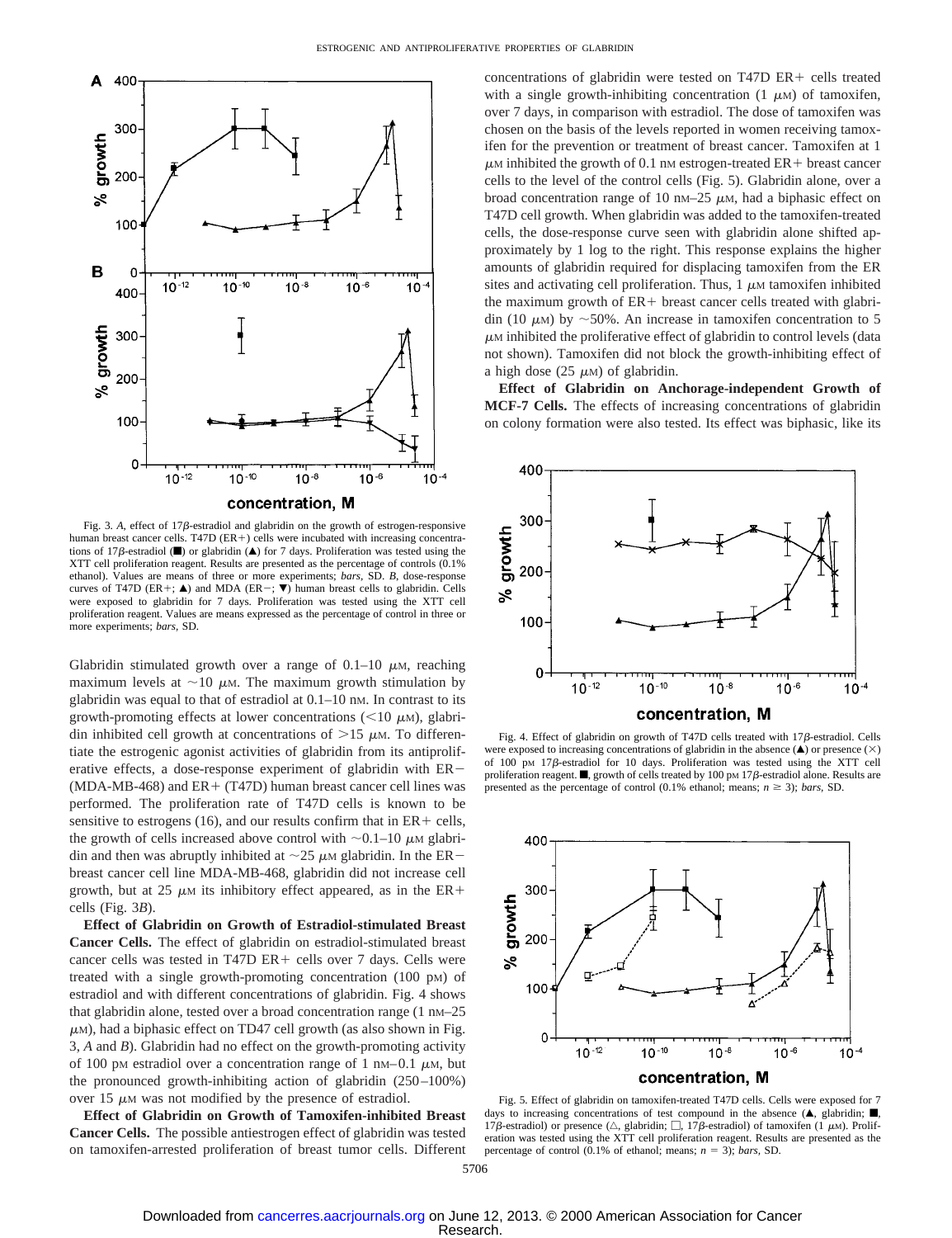effect on cell proliferation. When grown in suspension in 0.3% agar in complete medium, cells formed large colonies in the presence of 10  $\mu$ M glabridin (Fig. 6 and Table 1) or 10 nM estradiol. In contrast to its promotion of colony formation at lower concentrations, glabridin inhibited anchorage independent growth at concentrations of  $25 \mu M$ . When glabridin was tested in the presence of 10 nm estradiol, it had no effect on the anchorage-independent, growth-promoting effects of estradiol. The pronounced growth-inhibiting action of glabridin at concentrations of  $\geq$ 25  $\mu$ M reached control levels and was not modified by estradiol (Fig. 6 and Table 1). **Tissue-selective Action of Glabridin** *in Vivo***.** Injection of estra-



Fig. 6. Effect of glabridin on anchorage-independent growth of MCF-7 cells. MCF-7 cells were plated onto soft agar plates in the presence of increasing concentrations of glabridin with and without 10 nM estradiol. Colony formation was observed after 3 weeks. *A*, increasing concentrations of glabridin (1, 10, and 25  $\mu$ M). *B*, increasing concentrations of glabridin (1, 10, and 25  $\mu$ M) in the presence of 1 nM estradiol.

#### Table 1 *Effect of increasing concentrations of glabridin on anchorage-independent growth of MCF-7 cells*

MCF-7 cells were plated onto soft agar plates in the presence of increasing concentrations of glabridin, with and without 10 nm estradiol. Colonies  $> 0.15$  mm were counted after 3 weeks.

| Treatment                                | Colonies    |  |
|------------------------------------------|-------------|--|
| Estradiol, 10 nm                         | $11 \pm 4$  |  |
| Glabridin, $10 \mu$ M                    | $7 \pm 3$   |  |
| Glabridin, $25 \mu M$                    | $3 \pm 1$   |  |
| Glabridin, $35 \mu M$                    | $1 \pm 0.8$ |  |
| Estradiol, 10 nm + glabridin, 10 $\mu$ m | $8 \pm 2$   |  |
| Estradiol, 10 nm + glabridin, 25 $\mu$ M | $4 \pm 2$   |  |
| Estradiol, 10 nm + glabridin, 35 $\mu$ m | $\Omega$    |  |

| Table 3 Glabridin stimulation of uterus wet weight in female rats                                  |  |
|----------------------------------------------------------------------------------------------------|--|
| Rats were killed 24 h after injection with 5 $\mu$ g of estradiol or 200 $\mu$ g of glabridin, and |  |
| wet uterus weight was determined. Results are presented as wet uterus weight $\pm$ SD.             |  |

| <b>Treatment</b>                                    | Wet uterus weight (mg)    |
|-----------------------------------------------------|---------------------------|
| Control                                             | $57.80 \pm 4.97$          |
| Estradiol $(5 \mu g / \text{animal})$               | $90.52 \pm 19.45^a$       |
| Glabridin (200 $\mu$ g/animal)                      | $78.60 \pm 19.42^{\circ}$ |
| $a_{\text{Ono} \text{ max}}$ ANOVA (D $\geq 0.05$ ) |                           |

One-way ANOVA  $(P < 0.05)$ .

diol (5  $\mu$ g) or glabridin (2.5, 25, 200, and 250  $\mu$ g) into prepubertal female rats resulted in a significant increase in CK activity in rat uterus, epiphyseal cartilage, diaphyseal bone, and cardiovascular tissues, measured after 24 h (Table 2). CK activity is known to be induced by estrogens *in vivo* and *in vitro* (29, 30). Our results showed that estradiol, at 5  $\mu$ g/rat, stimulated CK activity to the same level as glabridin at 2.5  $\mu$ g/rat in the diaphysis and aorta and at 25  $\mu$ g/rat in the uterus and left ventricle. Glabridin had a weaker effect on the stimulation of CK activity in the left ventricle (1.43  $\pm$  0.13 experimental/control) than estradiol (3.36  $\pm$  0.7 E/C), which may be attributable to tissue specificity. Glabridin (200  $\mu$ g/animal) and estradiol (5  $\mu$ g/animal) caused an increase in uterus wet weight to 78.6  $\pm$  19 and 90.5  $\pm$  19 mg, respectively, compared with 57.8  $\pm$  5 mg in control (Table 3).

**Structure-Activity Relationship Studies.** The influence of modifications to the structure of glabridin on its estrogen-like activities was studied. The binding and proliferation properties of natural and semisynthetic glabridin derivatives were tested. The structure of 4'-*O*-MG resembles that of glabridin, with one hydroxyl at position 4' blocked with a methyl group, leaving the second hydroxyl group at position 2' free. Both 2'-O-MG and 2',4'-O-MG are semisynthetic products, synthesized from glabridin (25), one with the hydroxyl at position 2' blocked and that at position 4' free and the other with both hydroxyl groups blocked. Using these derivatives, the influence of the hydroxyl groups of glabridin was examined. The binding of a single subsaturating concentration (0.1 nm) of radiolabeled estradiol to ER in intact human breast cancer cells is shown in Fig. 7*A*. Competition studies were performed using extracts of T47D cells  $(ER+)$ . The binding affinities of  $2'$ -*O*-MG and  $4'$ -*O*-MG to ER were  $\sim$ 10 times lower than those of glabridin. 2',4'-O-MG, with both hydroxyl groups blocked, did not bind to the human ER. These results indicate that both hydroxyl groups contribute to the binding capacity, and when both are blocked, binding to the human ER significantly diminishes.

The effects of increasing concentrations of glabridin derivatives on cell growth were compared with those of glabridin. Cell growth was tripled by 10  $\mu$ m glabridin, but 10  $\mu$ m 4'-O-MG and 50  $\mu$ m 2'-O-MG were not as effective, causing only a 50% increase in growth. No effect on cell proliferation was observed by 2',4'-O-MG. Glabridin at 25 μM markedly inhibited growth, whereas 2'-O-MG and 4'-O-MG inhibited the growth of the human breast cancer cells only at  $\sim$ 100  $\mu$ M (Fig. 7*B*).

Table 2 *Glabridin induction of creatine kinase activity in various female rat tissues*

Rats were killed 24 h after injection with 5  $\mu$ g of estradiol or 2.5, 5, 200, or 250  $\mu$ g of glabridin. CK activity was assayed as described in "Materials and Methods." Results are presented as increase fold of enzyme activity (experimental/control).

| <b>Tissue</b>  | Control        | $17\beta$ -Estradiol<br>$(5 \mu$ g/animal) | Glabridin<br>$(2.5 \mu g / \text{animal})$ | Glabridin<br>$(25 \mu g / \text{animal})$ | Glabridin<br>$(250 \mu g / \text{animal})$ |
|----------------|----------------|--------------------------------------------|--------------------------------------------|-------------------------------------------|--------------------------------------------|
| Uterus         | $1.0 \pm 0.20$ | $1.55 \pm 0.15^a$                          | $1.32 \pm 0.70^a$                          | $1.53 \pm 0.09^a$                         | $1.63 \pm 0.06^b$                          |
| Diaphysis      | $1.0 \pm 0.13$ | $1.61 \pm 0.18^b$                          | $1.75 \pm 0.17^a$                          | $2.29 \pm 0.23^b$                         | $2.12 \pm 0.13^b$                          |
| Epiphysis      | $1.0 \pm 0.90$ | $1.37 \pm 0.16^a$                          | $1.27 \pm 0.10^a$                          | $2.02 \pm 0.12^b$                         | $1.79 \pm 0.03^b$                          |
| Aorta          | $1.0 \pm 0.04$ | $1.36 \pm 0.18^a$                          | $2.32 \pm 0.08^{b}$                        | $2.63 \pm 0.18^{b}$                       | $2.35 \pm 0.11^b$                          |
| Pituitary      | $1.0 \pm 0.07$ | $2.00 \pm 0.14^b$                          | $1.34 \pm 0.15^a$                          | $1.31 \pm 0.08^a$                         | $1.56 \pm 0.05^b$                          |
| Left ventricle | $1.0 \pm 0.11$ | $3.36 \pm 0.70^b$                          | $1.43 \pm 0.13^{\circ}$                    | $2.19 \pm 0.07^b$                         | $1.91 \pm 0.12^b$                          |

*a* One-way ANOVA ( $P < 0.05$ ). *b* One-way ANOVA ( $P < 0.01$ ).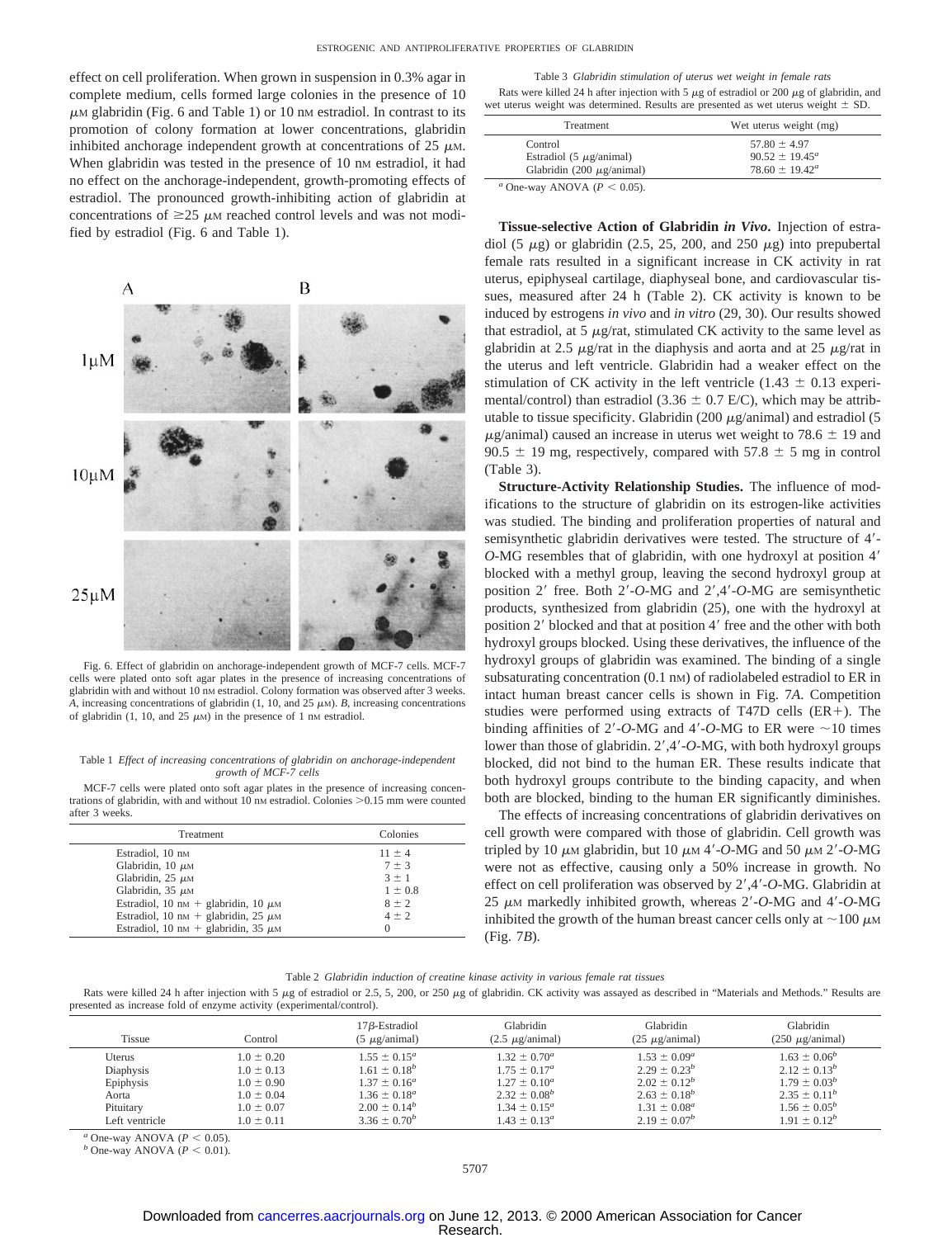

Fig. 7. A, competition of glabridin derivatives for ER with  $[^3H]17\beta$ -estradiol in T47D cells. Cells were incubated with  $[^{3}H]17\beta$ -estradiol and increasing concentrations of glabridin derivatives ( $\circlearrowleft$ , control;  $\blacktriangle$ , glabridin;  $\blacklozenge$ , 4'-*O*- MG;  $\blacklozenge$ , 2<sup>T</sup>-*O*-MG;  $\times$ , 2,4'-*O*-MG). Radioactivity in cell nuclei was counted and plotted as the percentage of control. Values are means  $(n \geq 3)$ ; *bars*, SD. *B*, effect of glabridin derivatives on the growth of estrogen-responsive breast cancer cells. T47D (ER+) cells were incubated with increasing concentrations of test compound ( $\circlearrowleft$ , control, 0.1% ethanol;  $\blacktriangle$ , glabridin;  $\blacklozenge$ , 4'-*O*- MG;  $\bullet$ , 2'-O-MG;  $\times$ , 2,4'-O-MG) for 7 days. Proliferation was estimated using the XTT cell proliferation reagent. Results are presented as the percentage of control (0.1% ethanol; means;  $n \geq 3$ ); *bars*, SD

#### **DISCUSSION**

In the present study we characterized glabridin, a novel phytoestrogen isolated from licorice extract. Glabridin and its derivatives bind to the human ER and were found to act as an estrogen agonist in the induction of an estrogen response marker, such as CK activity, *in vivo*, to induce uterus wet weight, and to stimulate human breast cancer cell growth.

Glabridin bound to the human ER with about the same affinity as genistein, the best known phytoestrogen,  $10<sup>4</sup>$  times lower than estradiol (16, 31). It not only competed with <sup>3</sup>H-labeled estradiol in binding the human ER but also enhanced the proliferation of estrogendependent human breast cancer cells *in vitro*. Growth stimulation of  $ER +$  cells by glabridin closely correlated to its binding affinity to the ER. Stimulation of cell proliferation was optimal at a concentration at which about half of the ER sites were saturated. The concentrations in which we observed the proliferative effects of glabridin  $(100 \text{ nm} - 10$  $\mu$ M) are well within the reported *in vitro* range of other phytoestrogens, such as genistein, diadezein, and resveratrol from grapes  $(32-35)$ .

To provide some more insight into what effect glabridin has on breast tumor cells stimulated by estradiol and cell proliferation arrested by antiestrogen, we treated cells with glabridin in the presence of estradiol or tamoxifen. We found that glabridin, like genistein, had little effect on the growth-promoting effect of estradiol in the range of

0.1 nM–1.0  $\mu$ M. Tamoxifen at 1  $\mu$ M inhibited the optimal growth of cells treated with glabridin by 50%, and at 5  $\mu$ M the effect of glabridin was blocked completely. This suggests that the growth-promoting effect of glabridin, like that of other phytoestrogens, is ER mediated (15, 36).

To further confirm that glabridin is a phytoestrogen acting via an ER mechanism, we evaluated *in vivo* the stimulation of CK activity in estrogen-responsive tissues. This specific activity, as a sensitive and rapid postreceptor response marker, was used in other ER-containing cells, such as skeletal cells, containing a low concentration of steroid hormone receptors (30). The brain type isoenzyme of CK, the major component of the estrogen-induced protein of rat uterus, is part of the energy buffer system that regenerates ATP from ADP and has been a useful marker for the action of steroids and their analogues (30). Our results demonstrated that the administration of  $25 \mu g/r$ at glabridin doubled CK activity in skeletal and cardiovascular tissues. These results not only confirm that glabridin acts through the ER but also suggest that it has the potential to mimic the beneficial activities of estrogen in bone and cardiovascular tissues.

It was also shown *in vivo* that glabridin acts as estrogen agonist in the uterus. Two hundred  $\mu$ g/rat glabridin increased the uterine wet weight to the same extent as  $5 \mu$ g of estradiol. The determination of uterine wet and/or dry weights has also been used to demonstrate estrogenic activity by other phytoestrogens (37, 38). Markaverich *et al.* (39) reported that an increase in uterine wet and dry weight in ovariectomized animals induced by coumesterol is not indicative of uterine hyperplasia, as determined by a doubling in DNA content, but reflects an increase in water and protein content. Therefore, the potential estrogenicity of glabridin requires reassessment before defining the relationships between glabridin exposure and neoplasia in uterine endometrium.

In contrast to the ER-regulated, growth-promoting effects of glabridin at concentrations ranging from 100 nm to 10  $\mu$ M, higher concentrations ( $>10 \mu$ M) abruptly inhibited the proliferation of ER+ and  $ER-$  breast cancer cells. The same biphasic effect was demonstrated in the anchorage-independent growth of human breast cancer cells in soft agar. Interestingly, neither estradiol nor tamoxifen reversed the antiproliferative effect of glabridin. These results are consistent with those previously reported (32, 33), observing growth stimulation by genistein in a concentration-dependent manner between 10 nm and 1  $\mu$ m and growth inhibition of MCF7 cells at concentrations of  $>10 \mu$ m. Fioravanti *et al.* (40) and Shao *et al.* (41) reported that genistein-treated cells accumulated in S and  $G_2$ -M and underwent apoptosis. On the other hand, in preliminary results, glabridin treatment using two different methods suggested that apoptosis may not be involved (data not shown). The most plausible explanation for this biphasic effect of glabridin on human breast cancer cells is not only that it mediates its actions not only via the ER as an estrogen agonist but also that at higher concentrations it interacts with other ER-independent cellular mechanisms to inhibit cell proliferation induced by glabridin via ER pathways. Recent studies have observed antiproliferative effects of genistein in other, non-breast carcinoma cell lines (42). In the present study, glabridin inhibited the growth of  $ER -$  cells (MDA-MB-468), supporting the hypothesis that the actions of phytoestrogens on ER and on cell growth inhibition occur via different molecular mechanisms (36, 41, 43). Some studies suggest that high concentrations of phytoestrogens may function as estrogen antagonists and inhibit cell growth by competing with estradiol on binding to the ER site (44). In the present study, glabridin overrode the growth-inhibitory effects of tamoxifen, demonstrating that the inhibitory action of glabridin on tumor growth is different from that of other known antagonists, such as tamoxifen, because the mechanism